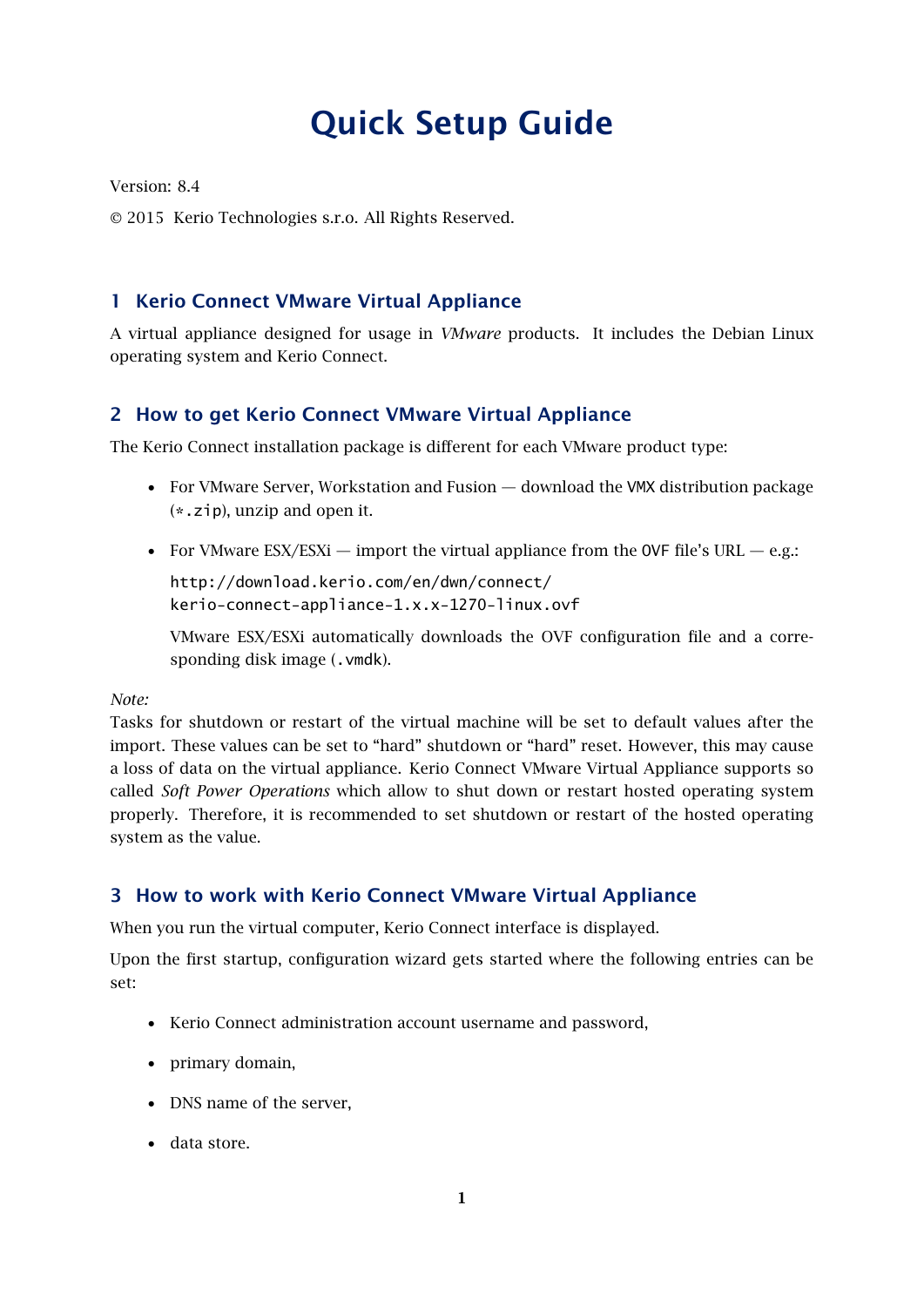This console allows to:

- change network configuration
- allow SSH connection
- set time zone
- change user root password
- restart a disable Kerio Connect Appliance

#### *Warning:*

Access to the console is protected by root password. The password is at first set to: kerio (change the password in the console as soon as possible — under *Change password*).

#### 3.1 Network configuration

The network configuration allows you to:

- 1. Viewing network adapters MAC address, name and IP address of the adapter
- 2. Setting network adapters
	- DHCP
	- static IP address (if you do not use DHCP, it is necessaty to set also DNS)

*Note:*

If you use a DHCP service on your network, the server will be assigned an IP address automatically and will connect to the network. If you do not use or do not wish to use DHCP for Kerio Connect, you have to set the IP address manually.

If the IP address is assigned by the DHCP server, we recommend to reserve an IP address for Kerio Connect so that it will not change.

If you run Kerio Connect VMware Appliance in the local network, check that an IP address has been assigned by the DHCP server. If not, restart the appliance.

#### 3.2 Time zone settings

Correct time zone settings are essential for correct identification of message reception time and date, meeting start and end time, etc.

It is necessary to restart the system for your time zone changes to take effect.

#### 3.3 How to update Kerio Connect